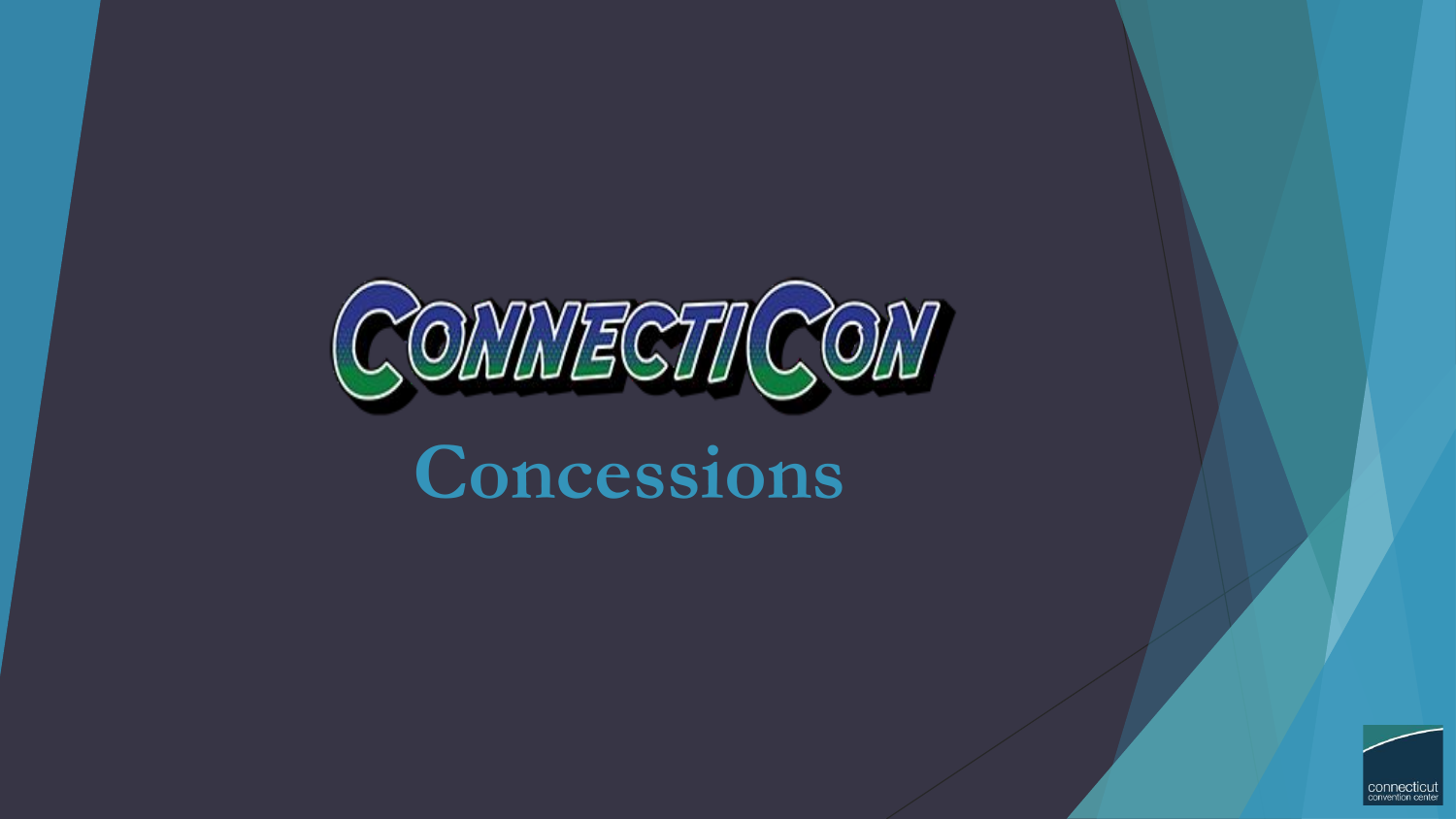

**1. Concession A 2. Concession B 3. Ramen Noodle & Carmine's Pizza 4. Center Sub Station 5. Sweet Shop** 

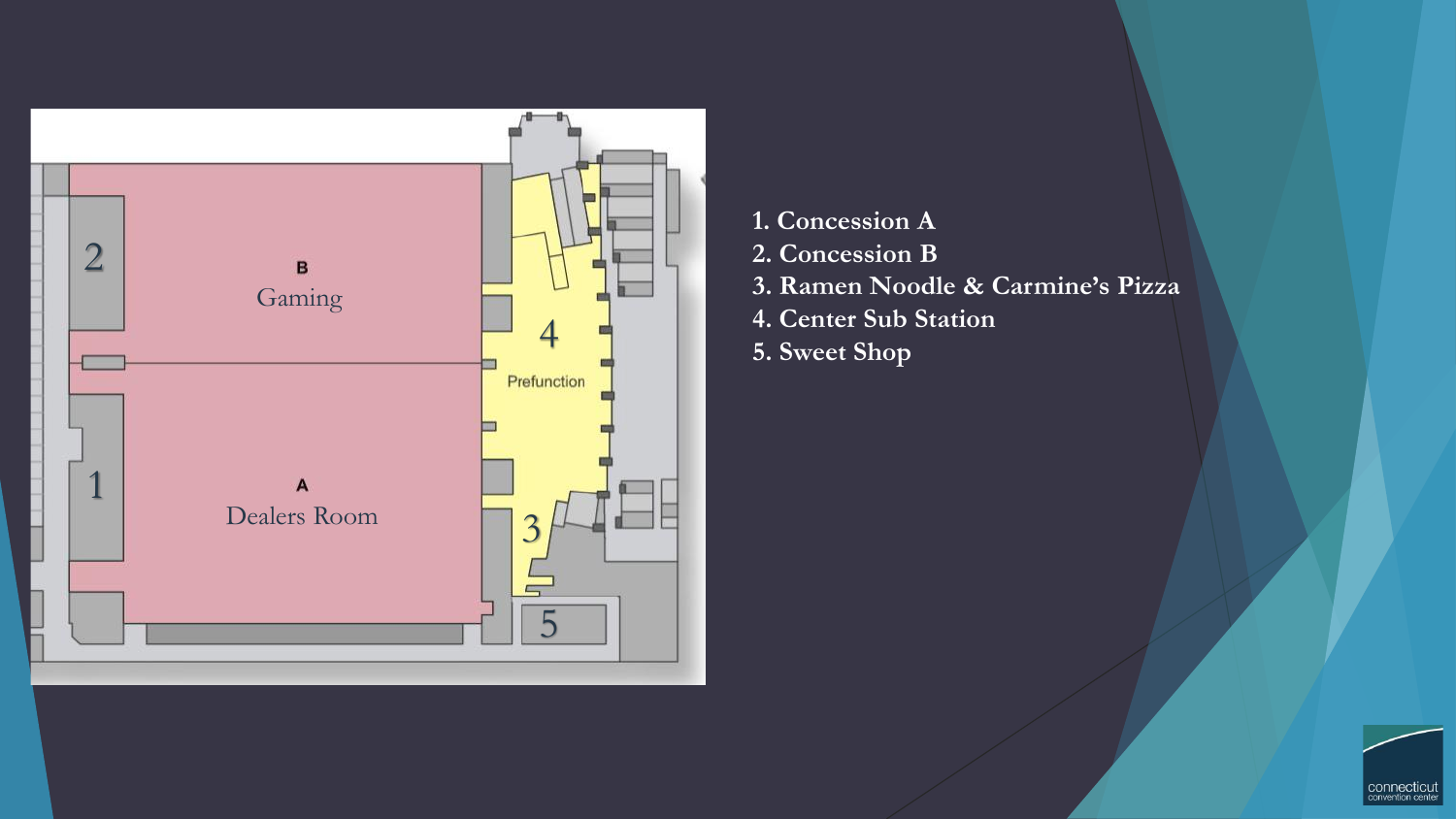## **1. Concession A**

Fri: 12:00pm-8:00pm Sat: 11:00am-7:00pm Sun: 10:00am-2:00pm

| ▶ | Chicken Sandwich \$8.50 |
|---|-------------------------|
| ▶ | Chicken Tenders \$8.00  |
|   |                         |
| ▶ |                         |
| ▶ |                         |
| ▶ |                         |
| ▶ |                         |
|   |                         |
|   | $.$ \$2.50              |
|   |                         |

| Fountain Soda-small\$3.25 |
|---------------------------|
| Fountain Soda-large\$3.75 |
|                           |
|                           |
|                           |

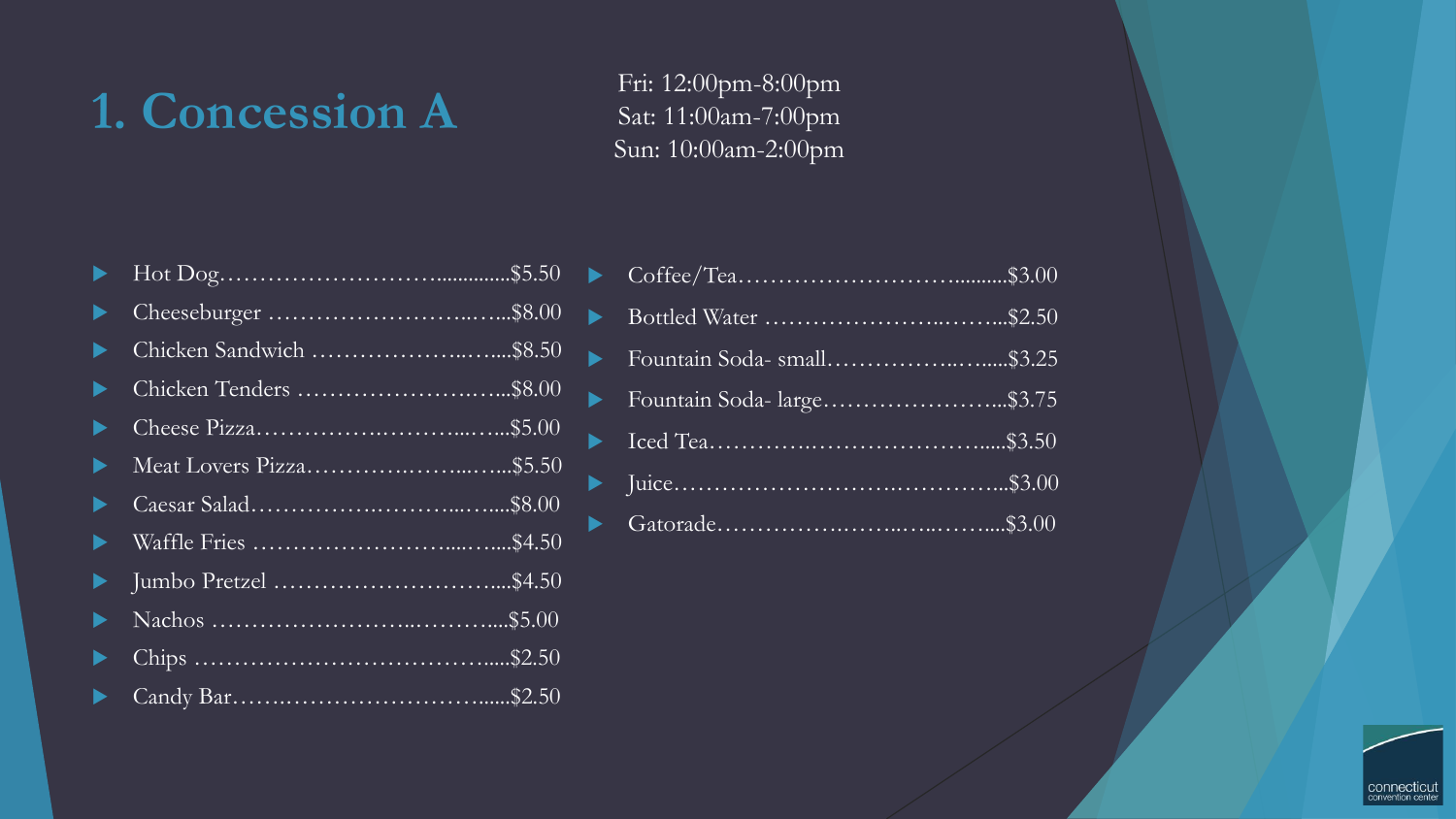### **2. Concession B**

Fri: 12:00pm-8:00pm Sat: 11:00am-7:00pm Sun: 10:00am-2:00pm

- Taco Rice Bowl…………………............\$8.50
- Szechuan Chicken Rice Bowl …............\$9.00
- ▶ Vegetarian Rice Bowl………………………………………… \$8.50
- ▶ Chips …………………………………………………… \$2.50
- Candy Bar…….……….…………….....\$2.50

| Fountain Soda-large\$3.75 |  |
|---------------------------|--|
|                           |  |
|                           |  |
|                           |  |

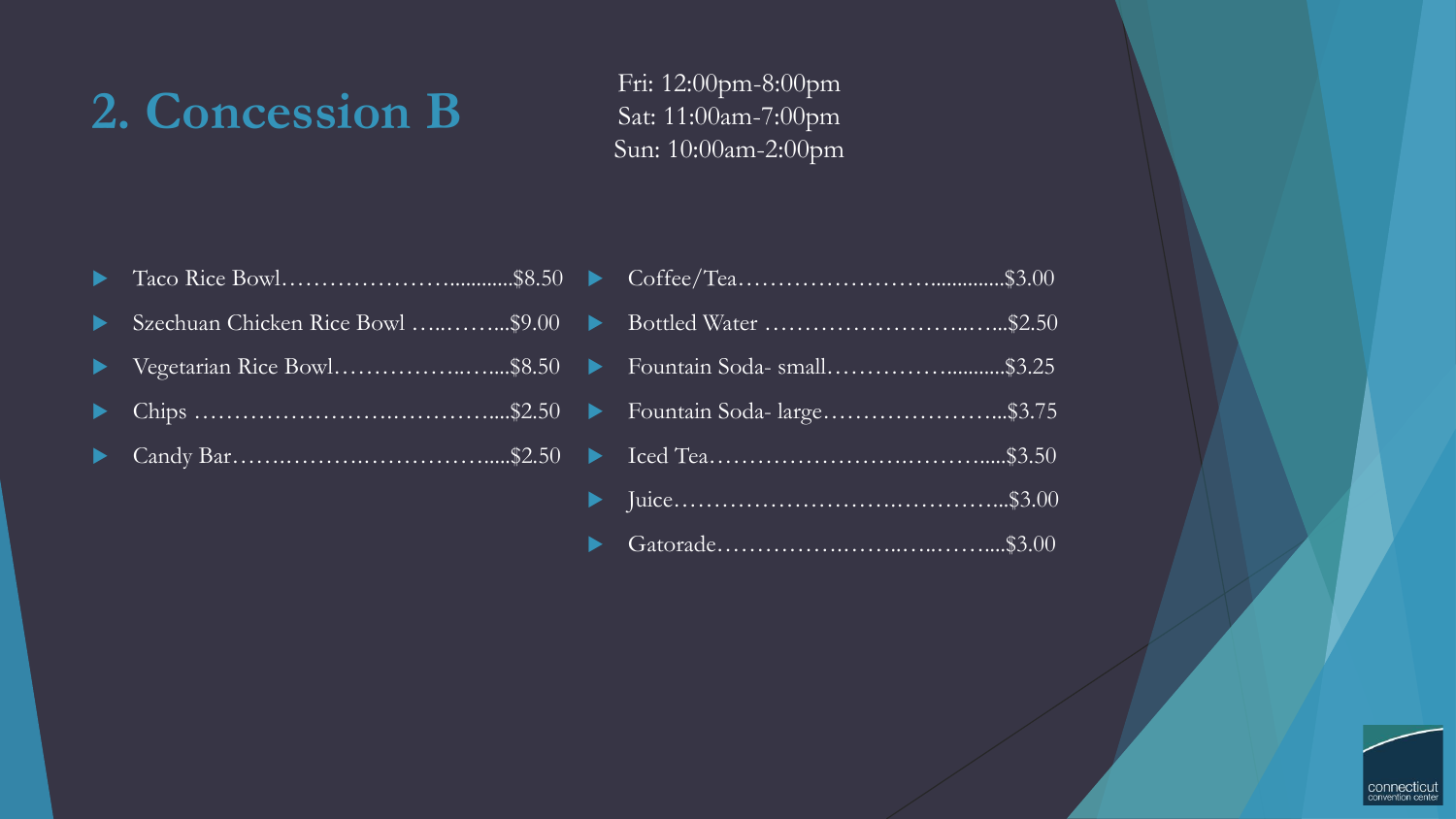## **3. Ramen Noodle & Carmine's Pizza Grab & Go**

Fri: 11:00am-11:00pm Sat: 10:00am-11:00pm Sun: 10:00am-3:00pm

|--|--|--|--|

- Ramen w/ Chicken……………..............\$9.00
- Cheese Pizza…………………………...\$5.00
- Meat Lovers Pizza……………..…….....\$5.50
- Chips ………………………….……....\$2.50
- Candy Bar…….………..……………....\$2.50

| ________ |  |
|----------|--|

Iced Tea…………………….……….....\$3.50

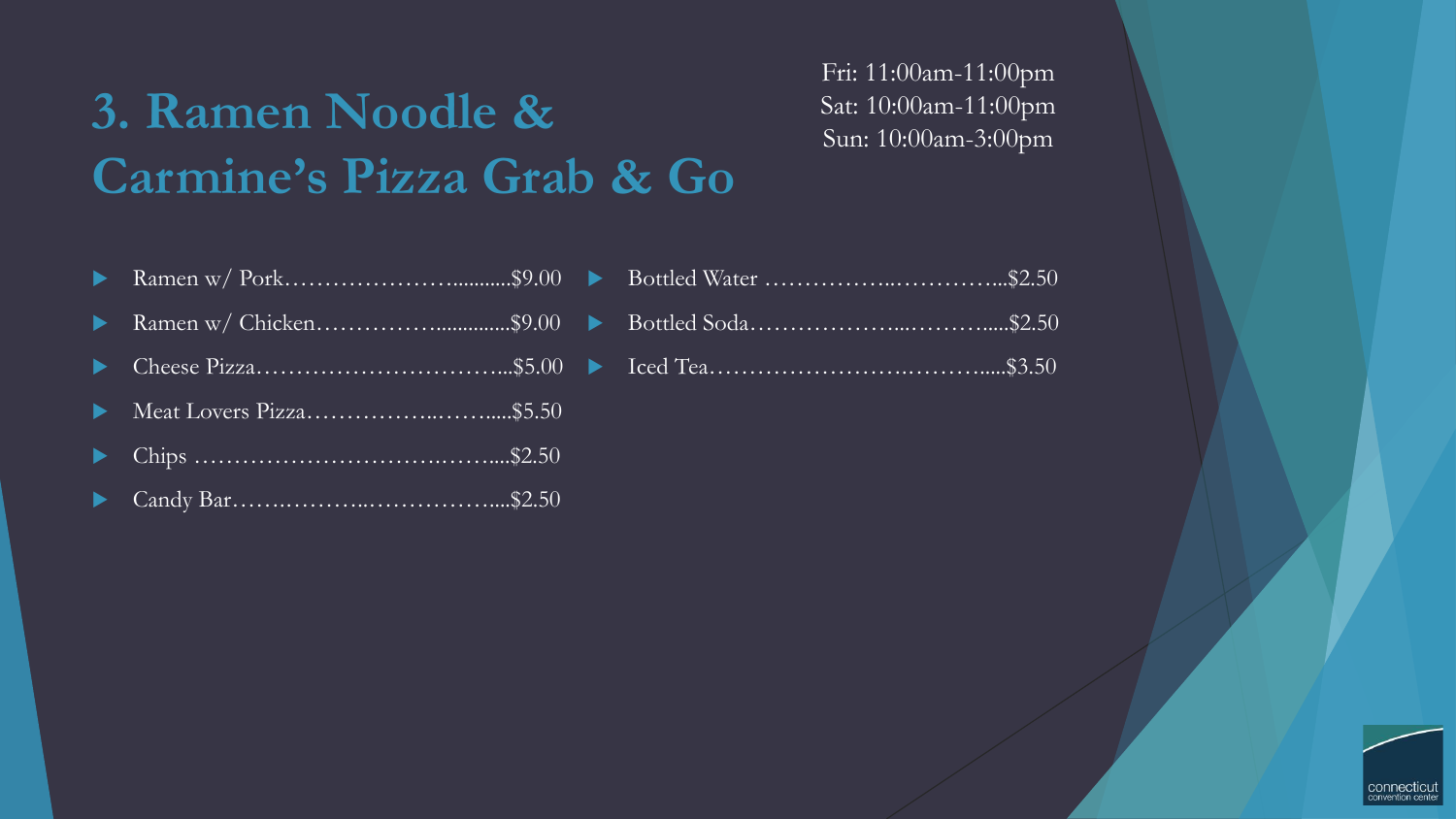#### **4. Center Sub Station**

Fri: 11:00am-8:00pm Sat: 10:00am-8:00pm Sun: 10:00am-2:00pm

- Imported Ham Sub………………….....\$9.00
- Roast Beef Sub…………………….....\$10.00
- ▶ Chips ………………………………………………………… \$2.50
- Candy Bar…….……….………….…....\$2.50